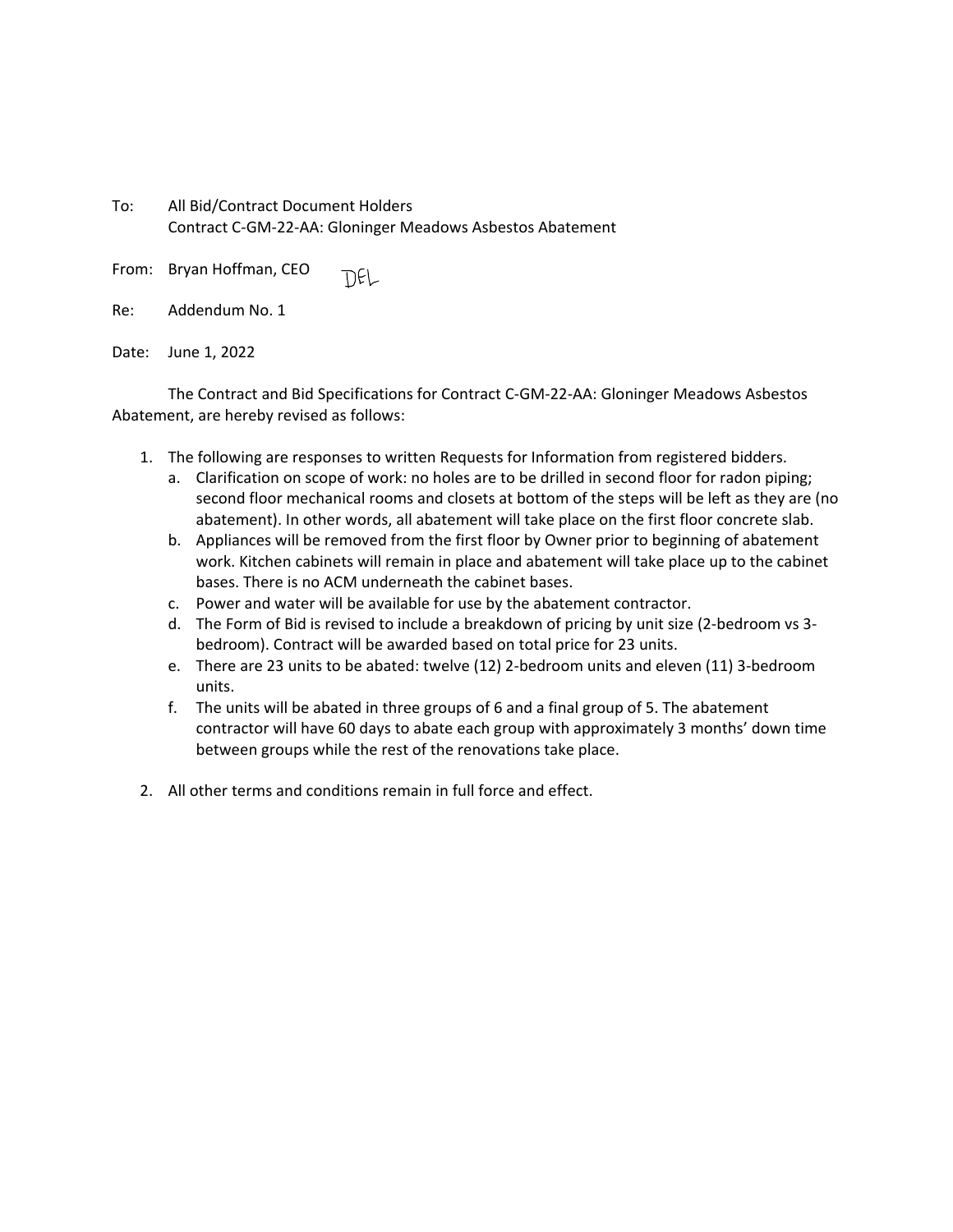## FORM OF BID –Town home Renovations – Gloninger Meadows PAGE 1 OF 2 REVISED VIA ADDENDUM 1

To: Lebanon County Housing Authority 137 West Penn Avenue PO Box 2005 Celona, PA 17042 hereinafter called the "Authority"

Bidder (Firm Name):  $\Box$ 

- 1. The undersigned, having examined the proposed Contract Documents titled: ASBESTOS ABATEMENT – Gloninger Meadows and having visited the site and examined the conditions affecting the Work, hereby proposed and agrees to furnish all labor, materials, equipment and appliances and to perform operation necessary to complete the Work within sixty (60) calendar days, for each group of five or six dwellings, as required by said proposed Contract Documents, including any Addenda (if any thereto), for the stipulated total sum listed below.
- 2. Base Bid

## Total Asbestos Abatement Price for twenty three (23) Town homes

\_\_\_\_\_\_\_\_\_\_\_\_\_\_\_\_\_\_\_\_\_\_\_\_\_\_\_\_\_\_\_\_\_\_\_\_\_\_\_\_\_\_\_\_\_\_Dollars (\$\_\_\_\_\_\_\_\_\_\_\_\_\_\_\_\_\_\_\_\_\_\_\_\_)

Pricing breakdown: For informational purposes only, provide the per-unit price for 2-bedroom and 3 bedroom units below. These breakdowns will be used for payment of each group of five or six units according to the composition of 2- and 3-bedroom units in each group.

Price per 2-bedroom unit: twelve (12) of the twenty three total units are 2-bedroom units.

Price per 3-bedroom unit: eleven (11) of the twenty three total units are 3-bedroom units.

 $\Box$  Dollars (\$ $\Box$  )

The contract will be awarded based on the lowest total responsible bid to perform the work for all twenty three (23) units.